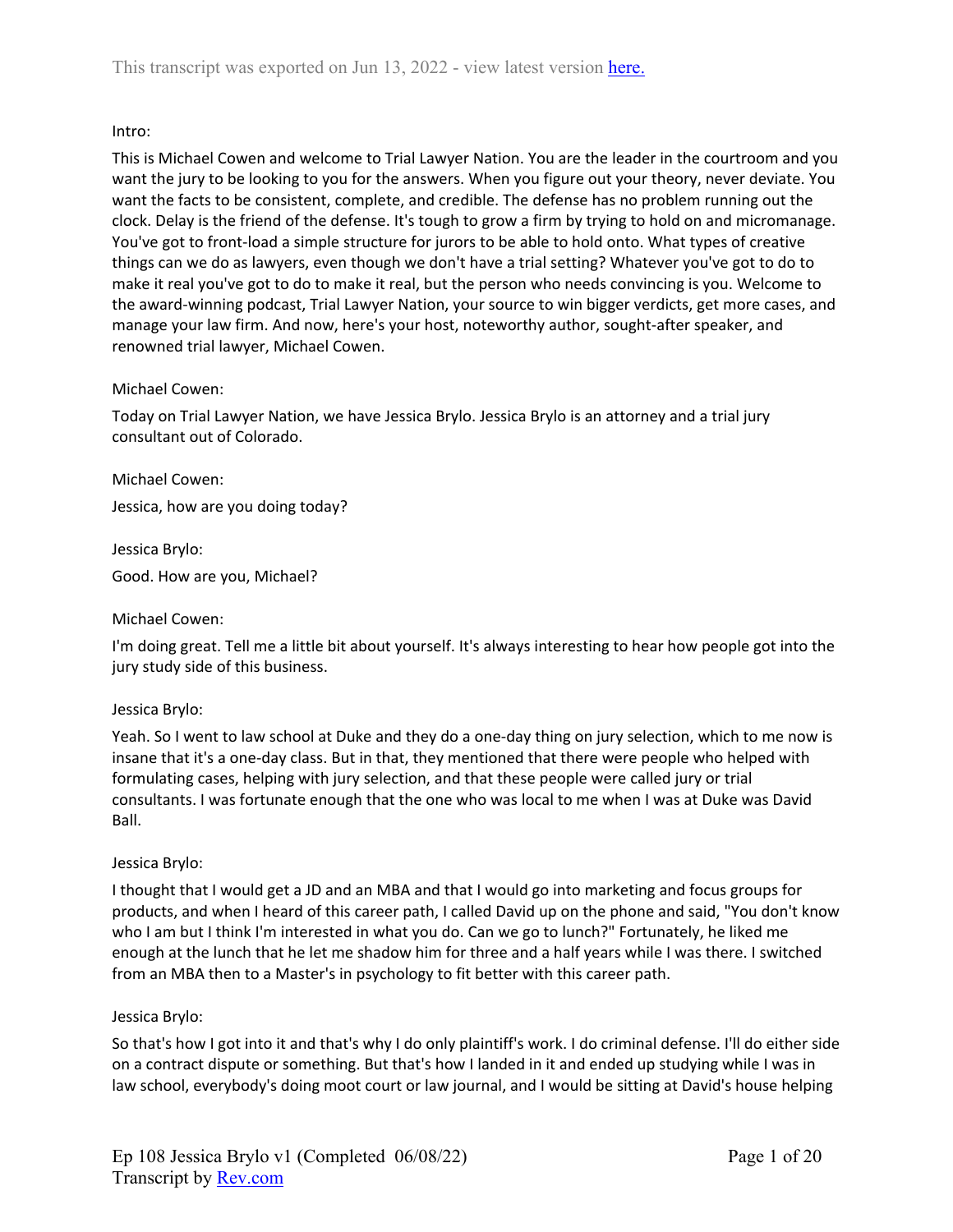edit opening statements or coming to watch focus groups. He'd say, "Write up what you think about this and then let's meet with the client."

## Jessica Brylo:

That's how I spent my law school time. I did my papers on juror decision-making. I watched jurors deliberate in the Arizona Jury Project, which was 1996 they allowed video into actual deliberation rooms of actual juries. So I got to watch a bunch of that, which only a handful of people in the nation have access to. That's how I got started.

## Michael Cowen:

What a double blessing. First of all, to just start to luck into, "Well, let me just work with David Ball for a few years and watch all these focus group deliberations and watch how they tailor things." But then, the Arizona Jury Project, I didn't even know that existed. It's fascinating. So tell me a little bit more about that. What kind of cases? What did you learn?

### Jessica Brylo:

All sorts of cases. A lot of typical rear-end collision type cases.

## Jessica Brylo:

I think the original intent of it was to find out, we do mock juries and things like that, but how accurate are they? So to compare what the focus group jurors look like to what the actual jurors look like, you wouldn't be able to tell the difference, honestly. It is extremely similar. That gives you a good idea for how good the research is.

### Jessica Brylo:

Some people were concerned that a camera in there might alter the research, but really the jurors never really mentioned it. Within the first five minutes they might mention the camera or give a hello to it and then they went about their way and forgot all about it. You know because sometimes they would say not nice things about the attorneys in the case or things that if they recognized that they were really being watched, they probably wouldn't have said. Yeah, so it was really interesting to watch all that and read the transcripts and be a part of it.

### Michael Cowen:

I bet. What are some of the things you learned that are useful for our cases from watching all that video and all the other stuff you've done? It's a broad question, I know.

### Jessica Brylo:

Yeah. Sometimes you want to yell at the screen, which happens with mock juries too, and get them back on track. But juries as a whole do a really good job. You see that people really do want to do their duty. It's rare to have somebody in there who is really not trying to do their best job. They often arrive at a logical conclusion, but the way they get there is sometimes a little serpentine.

### Jessica Brylo:

So you learn that their decision making doesn't always follow the way that you think. When you're portraying the case and you think you set out A, B, and C, and this is how the jurors are going to follow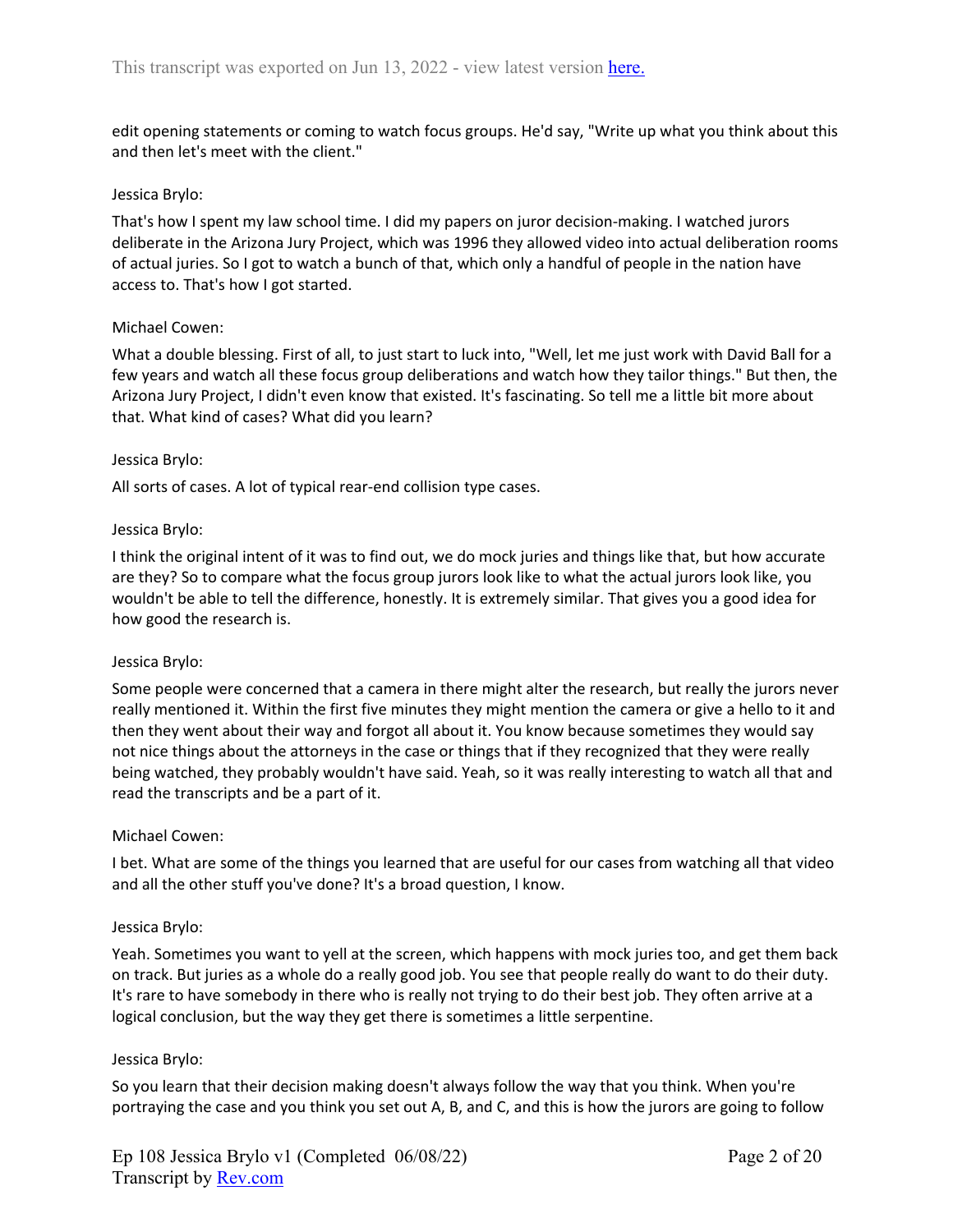the path, they don't, because they're not attorneys and they're not thinking about it the same way that you are. You hear a lot of discussion about their own experiences and past things that have happened to them and how that relates to the case and you see how all of that unconscious part of that forms their decision making process.

### Jessica Brylo:

You see when you're in court and you think, oh, here's the law, and we're going to give the jurors the law and then as long as I explain it then they're going to follow it. They're going to fit the facts right in there. But you forget that they're not blank slates, which courts and judges like to think that they are, but they're just not. So the way that they're processing the facts as you're going through the case is changing the way that they are going to then see the case and then apply it to those laws. If they even understand the law to begin with, which is sometimes a big problem too.

### Jessica Brylo:

So you get to see a lot of how that process unfolds.

## Michael Cowen:

Yeah. I've learned I cannot watch live focus group deliberations. I have to let someone else watch it. I can watch it once I know what the result is, but because of all the meandering and rabbit trails they go down, it just drives me nuts and I can't take it. So I'll do what I need to do and then I'll leave and then I'll go watch the next day or I'll wait for the debriefing and see if I even need to watch.

### Michael Cowen:

I'd be a better person. It's just like talking to jurors after a verdict. If I don't do that well, I have trouble talking to them. I just don't want to.

Jessica Brylo:

Right.

### Michael Cowen:

I just don't want to. I know it's wrong, but I just don't have it in me. I need someone else to do that for me because I'm just not that self actualized of a person that I can separate the hurt I just felt from going and trying to make the learning experience.

### Jessica Brylo:

Yeah. Yeah. It's hard when you're in it.

# Michael Cowen:

So one thing you said, you've looked at a lot of just the regular rear end collisions. No big corporation, no big bad guy, no catastrophic injury. Are there things that plaintiffs can do to get a decent result in those cases from what you've seen in all this jury decision making?

Jessica Brylo: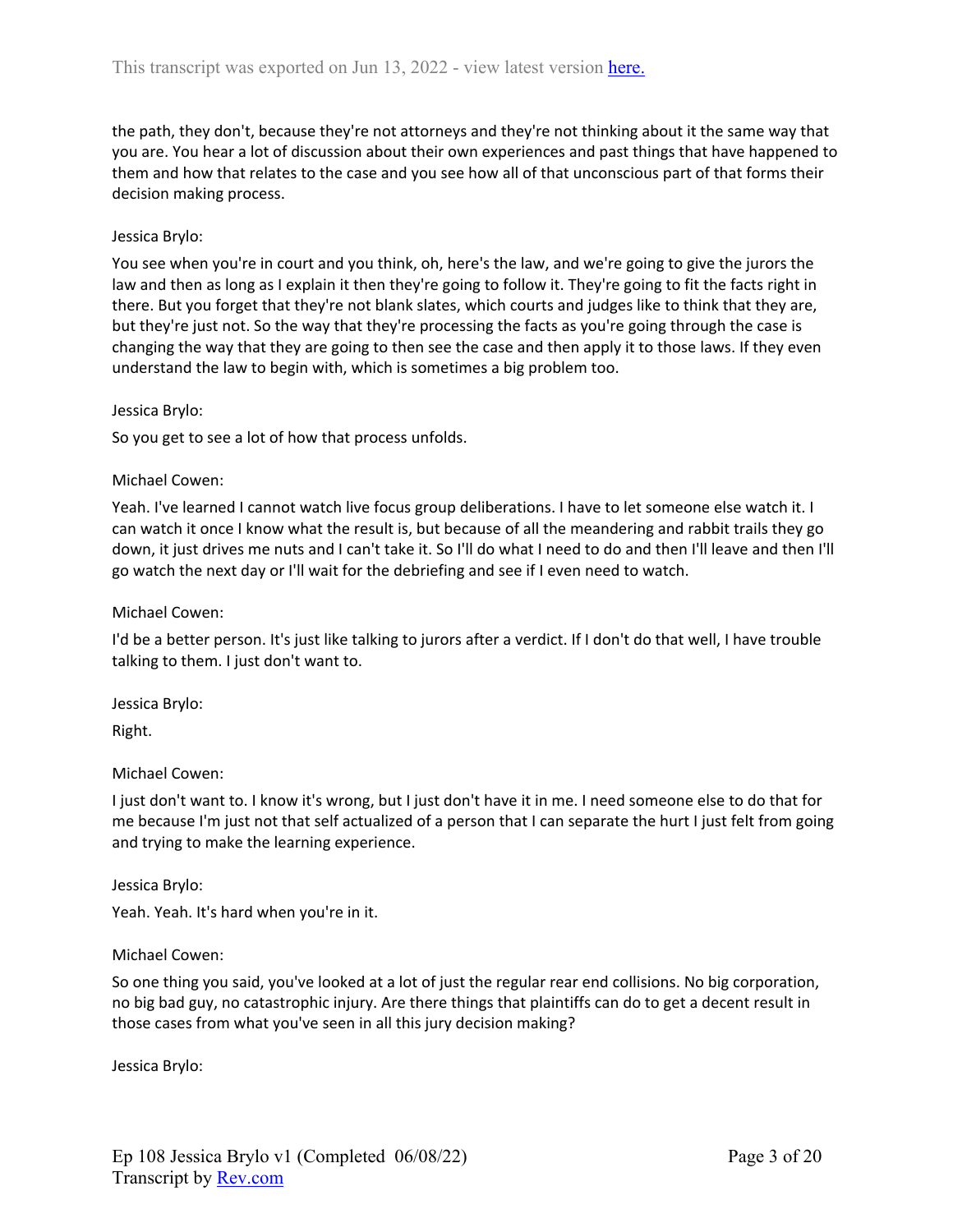Yeah. I mean, it always depends on the facts, and every case is different, even though you might think that they're very similar. Every plaintiff is different, and that matters too. How likable your client is and the specific facts of the case.

# Jessica Brylo:

But some of the things that help are even just the words that you use. I hear all the time attorneys use the word accident. An accident to people is something that happens without anybody at fault. Accidents happen every day. You spill your milk on the counter, that's an accident. If you have kids, they're always saying it was an accident. "Mom, I didn't mean to. It was an accident." So moving from that to a wreck or a collision. You don't want to say wreck if it's really smaller speeds, but even collision, something like that that portrays that somebody had a part in it.

Michael Cowen:

Yeah.

## Jessica Brylo:

You never want to say a low speed collision or a low speed accident. You want to portray it as not a lot of visible property damage. Because we all know you can't judge a book by its cover and so you can talk to jurors about that in voir dire, and sometimes when there's not a lot of damage to the vehicle, that means that all that force went straight over to your plaintiff, right?

Michael Cowen:

Yeah.

# Jessica Brylo:

So I think even just being careful with the words that we use can make a big difference in those types of cases.

### Michael Cowen:

Absolutely. Yeah, we have a swear jar type thing. We're not allowed to say accident. We're not allowed to call the defendant by their name unless we have to. Definitely not by their first name. Just different ways we word things, we try to do that too.

# Michael Cowen:

Now, one thing, now, you sent me some notes to get ready and so I want to just ask you some questions about them. You said you've learned that jury decision making is mostly unconscious?

### Jessica Brylo:

Correct. So when people hear a fact, they don't just hear the fact in isolation. In everyday life, even. Not even in court cases, when you're just living your everyday life, you hear a fact and it gets brought into your brain and filtered through all of your life experiences as to how you feel about that fact or what you even remember about it or how you remember it. So often you'll see jurors deliberating and they all heard the same facts and they have completely different memories of what the facts are or how they put all the pieces together. That's because of their life experiences.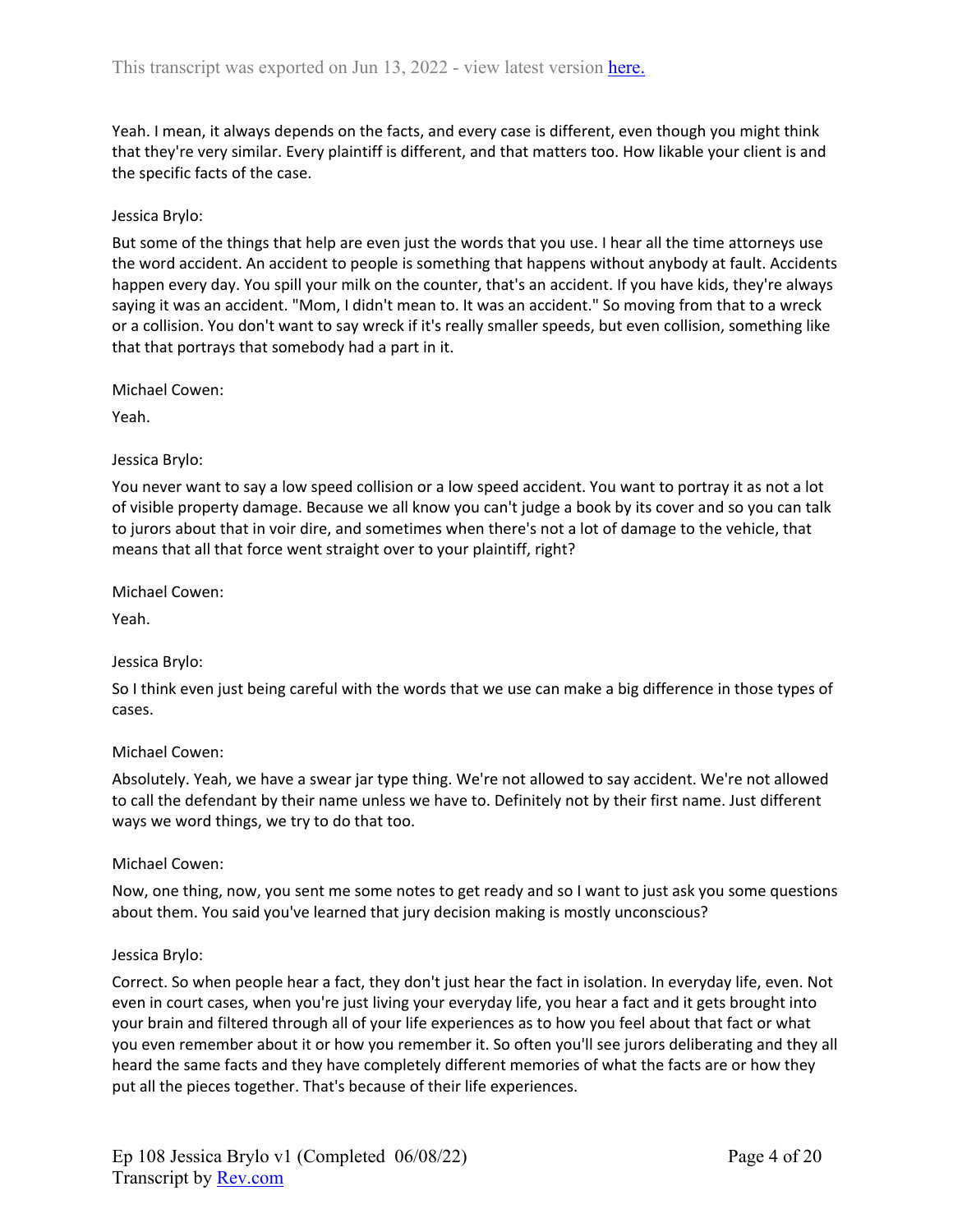# Jessica Brylo:

So unconsciously, the jurors are filtering all that information as it comes in. If the story that you're trying to tell fits with something that they can get on board with based on their beliefs and is consistent with that, then they will accept in that fact and fit it into that framework. But if it's something that goes against their current beliefs, they will either change the fact in their minds and remember it a different way that makes it consistent, or they will throw it out and forget about it all together and focus on the things that do fit into that framework.

# Jessica Brylo:

So you have to come up with a story that resonates with jurors based on what their attitudes and beliefs are. What you have to realize about that, too, is each fact that comes in, the earlier facts are important because it sets up what that framework is for them. So if you aren't winning out of the gate, if you mess up on your voir dire and Your opening and think, "Oh well, I'll catch up later," it doesn't work that way because the facts that come in are already filtered by the previous facts.

## Jessica Brylo:

So if they're starting to be on your side in voir dire and opening, then facts that come in that are against you, they'll start to throw them out or alter them. But if they're already leaning against you, then the facts that are good for you they're going to do that to. So you have to be really careful to set yourself up right from the beginning, because it's really hard to turn it around when you get further into the case.

### Michael Cowen:

Yeah, that's something I've struggled with. Let's say jury selection. I know how to get a bunch of people off for cause. You ask the right questions, people say they don't want to give money for pain suffering, that they don't like the burden of proof. Maybe if there's punitive advantage allegations, they don't like punitives.

# Michael Cowen:

But sometimes when you do that, the discussion gets to the point where it becomes like, "Well, yeah, your case is a real piece of crap, no wonder you need it," you don't have enough positive in there and then they start viewing everything else as a negative. So even though you got people off for cause, the people that are left are already feeling yucky about your case. Are there things we can do that can both get people off for cause and keep it more positive?

### Jessica Brylo:

Yeah. So voir dire and many openings are really tricky in that way. Right? Because you don't want to set yourself up where jurors think that the case is horrible. But you also don't want to make your case too strong because then you end up giving jurors food to feed back to you to get off for cause that are you're good jurors. You know? So you want to find those bad ones. You don't want to pump up your case too much.

### Jessica Brylo:

I think there's a balance between asking useful questions. I hate when attorneys, they go in there and they just want to ask leading questions that the jurors can see through it. Right? They know that you are trying to push your propaganda onto them like a trial attorney. So you can't do that because you lose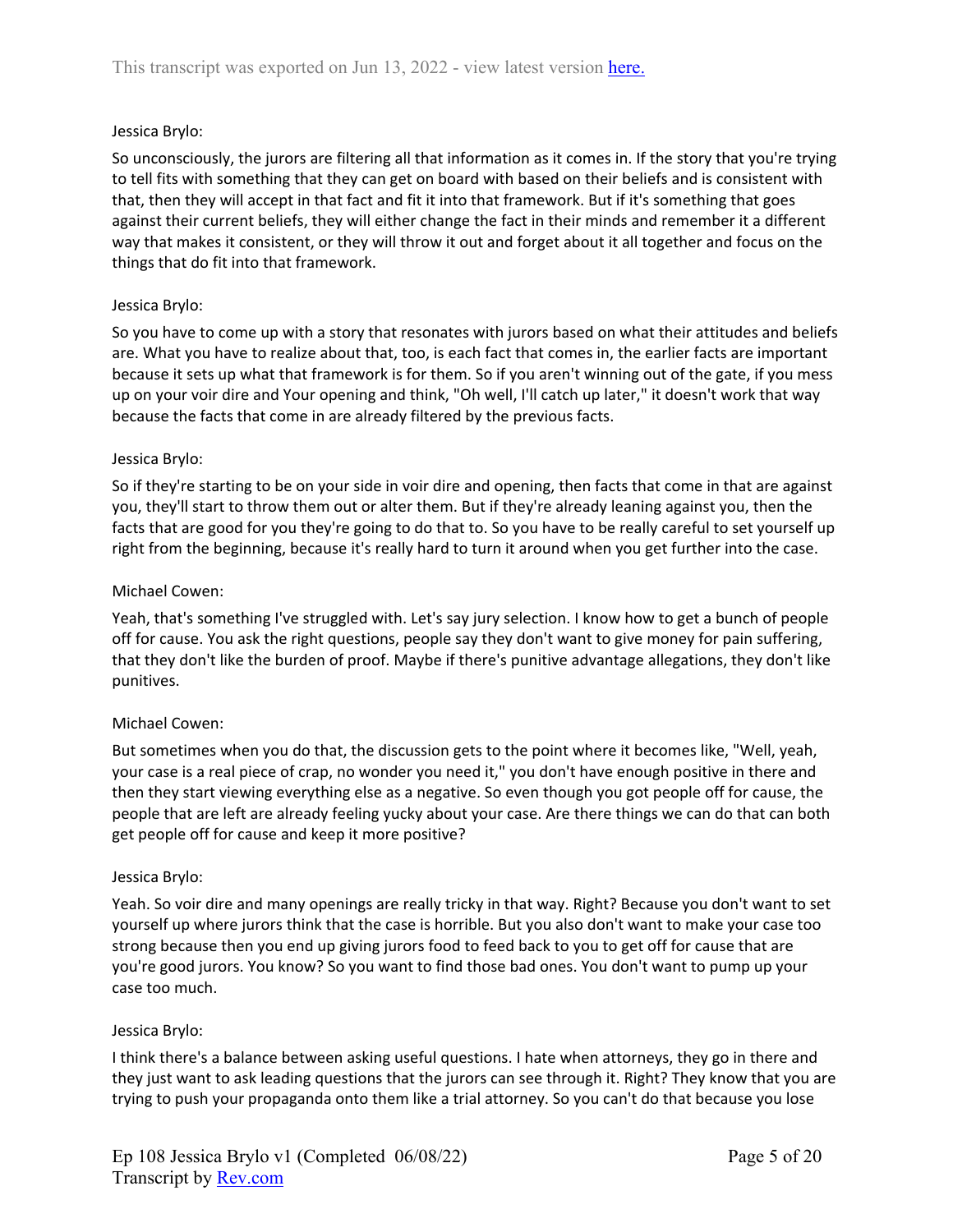your credibility with them very early on and it's not doing you any good because you're trying to push your case in a way that they're going to disbelieve it anyway because they don't like the way you're doing it. So you have to set up for the bad facts, but asking in a way that says that there's more coming. You know?

# Jessica Brylo:

"So if you heard this really bad fact about my client, how many of you feel like regardless of what the rest of the evidence, facts, or the law say, that case is closed, we should just go home?" So you're setting them up to think, "Okay, well I guess he's hinting at the fact that there's more information that applies to this than what they're asking me about right now."

## Jessica Brylo:

You can set up themes. So you can ask people, if it's a rules type of case, and you can ask them in voir dire about what rules do you follow in your home or in your work and why do you have those? So hinting at it in useful ways I think is okay. Otherwise, I think you do have to expect that jurors are going to wait. They will wait for your opening for most of your facts. You just have to set them up for the fact that everything you're talking about in voir dire is out of context. That there's things that are going to be put in context once they get the facts, but we're not at that point in trial where I can give you those facts yet.

## Michael Cowen:

You said that facts and the story have to resonate with the jurors' preexisting attitudes and beliefs because everything gets filtered through that. How do we figure out what the key attitudes and beliefs that they have in the limited amount of time for voir dire and how do we figure out how to use that?

### Jessica Brylo:

It depends sort of on the value of the case. That's where focus groups and mock trials come in really handy, of course, because you can find out what beliefs jurors are generally filtering the facts through. Some things are decently obvious in specific cases in terms of jurors hate insurance companies in general, jurors like doctors and trust them. There's beliefs that are not across the board, there are some jurors who don't like doctors, and so you can ask about those and you know that those are going to come up.

### Jessica Brylo:

Sometimes it takes a trained eye to see what those issues are going to be in the case, but oftentimes you can look at it and even talk to people. If you can't do a normal focus group, go talk to some neighbors and find out where they seem to get hung up on it. Then you have to craft questions for voir dire that deal with that so you can find out where they stand.

### Michael Cowen:

Yeah. I think one that really hurt me in my last trial, and I don't know what I could have done about it, but 80% of the jurors had been in a crash. All of them who had been in a crash had been in a worse crash than the one we were there and not one of them had been injured. They all said they could keep an open mind, but I think that may have had some bearing into how bad they thought the injuries were.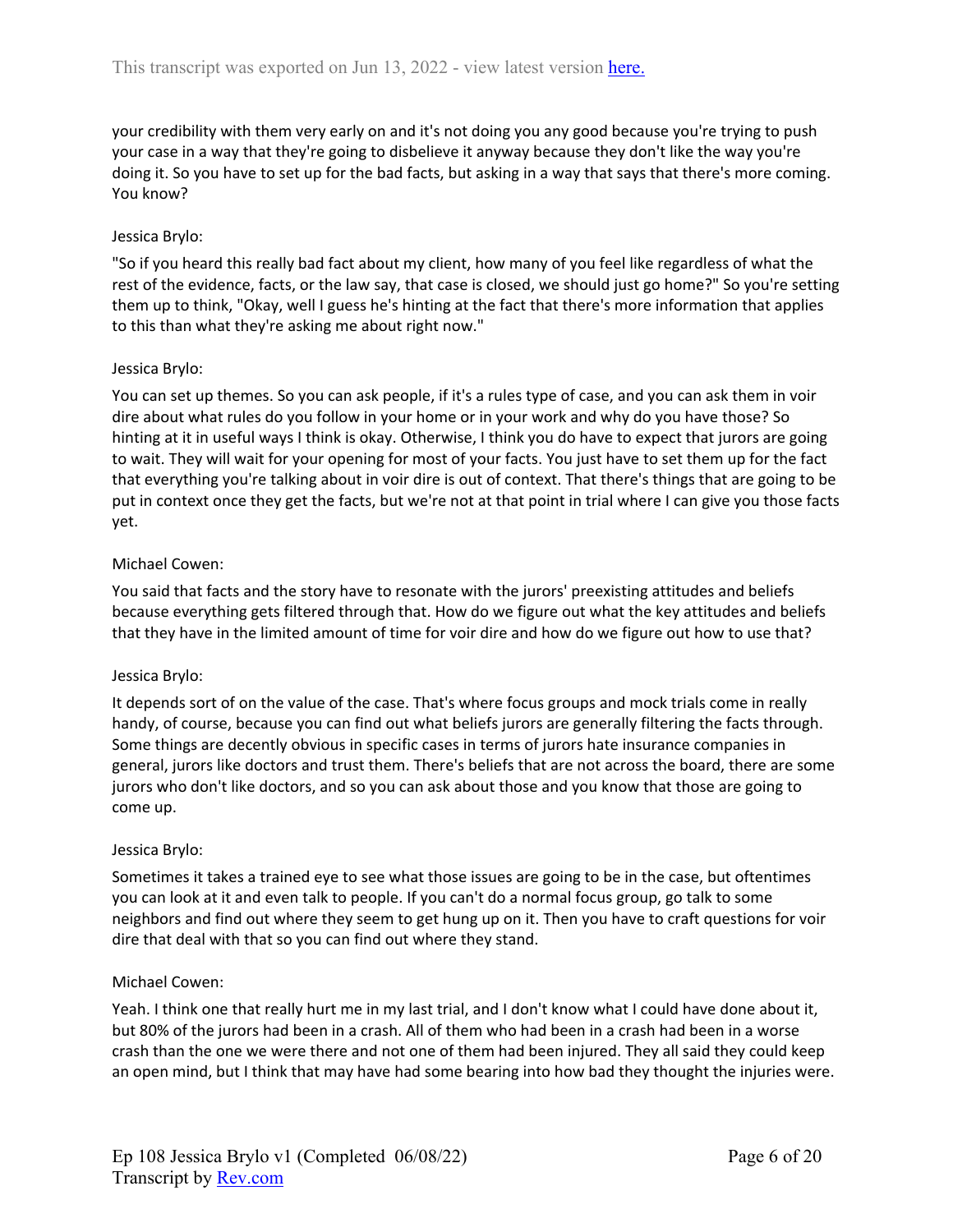# Michael Cowen:

I don't know how much... I mean, how much can you say, like, well someone's had a back injury before, they're going to be better or worse? I mean, some people say, well, they're better because they understand it. Some people say they're worse because they didn't get any money for it. Is there any way to predict that stuff?

### Jessica Brylo:

Well, there's no real way to predict it other than you can ask them how they feel about it. But sometimes jurors don't really know how they feel and so they'll give you an answer and it's not always trustworthy. Not because they're trying to lie to you, it's just they don't know how they're going to feel and people don't know their own biases.

### Jessica Brylo:

So I think on the whole, I tend to strike jurors who have similar experiences in part because I guess they feel like, "I didn't get any money for it," but also because they live with it every day and so that becomes normal to them. "I've got back pain every day. I get on with my life. It's normal to me." Whereas somebody who has never experienced really any pain might think, "Oh, that's horrible. I don't know what I would do with that."

## Jessica Brylo:

So you could get somebody who has the same thing who could be a great juror for you, but it's a risk. So if that's a more of a leadership type of person, persuasive, nice, outgoing, usually you don't want to risk it on that type of person.

# Michael Cowen:

Uh-huh. What do you do to try to see who's going to be the potential leaders and who are more valuable if they're on your side, but more dangerous if they're not, versus who are the go along, follower type people?

### Jessica Brylo:

Yeah. I think some of it you can tell by how they act injury selection. You can watch them as they're walking in. Does somebody hold open the door for other people? Do they wait until others are seated before they sit down? Are they watching and monitoring the room even though they're not in charge of it? You can tell by their confidence and when they speak.

### Jessica Brylo:

But there's a difference between somebody who speaks a lot and somebody who's a leader. So we see all the time in mock trials that there are people who are speaking a lot, but are more obnoxious and have opinions that most people don't follow, and jurors usually just toss them to the side. So you don't want to think that anybody who talks a lot is necessarily a leader.

### Jessica Brylo:

But if they seem like they are friendly and likable and outgoing and smart or have a specific link to your case, if they have background that makes them an expertise in your case, they can become the leader.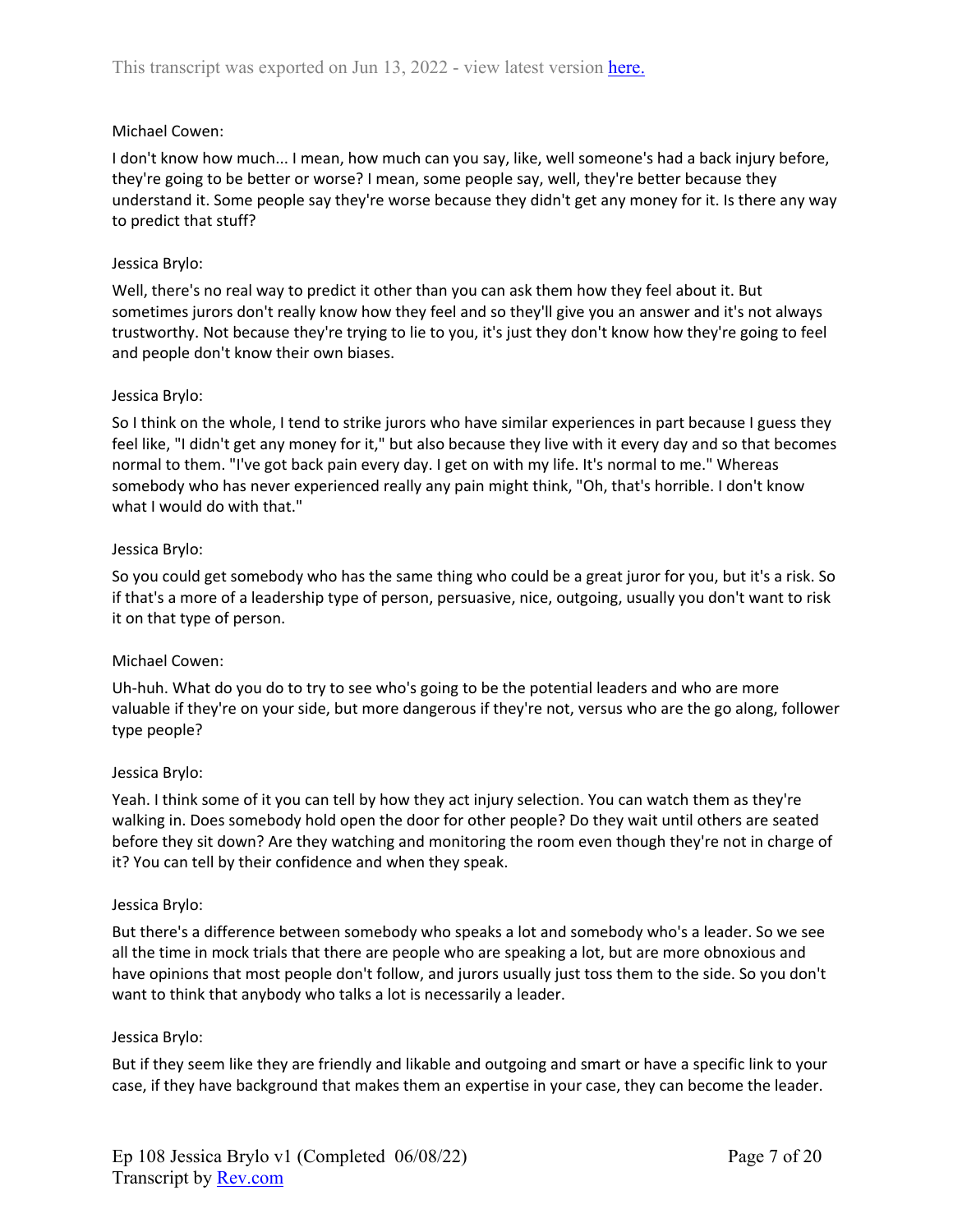Just even if they're not more outgoing, jurors will turn to them to ask their opinions on the facts of the case.

## Jessica Brylo:

So those are the things that you usually want to look for. Just don't get swayed by somebody who's necessarily a big talker.

### Michael Cowen:

We talked before this podcast some and one thing you brought up was case framing. What is case framing?

## Jessica Brylo:

Yeah. So it's the way in which you want to portray the case. There's different ways you can tell a story and it depends on who you want to start with and where does the story evolve to? What are you focused on within that story? When does your plaintiff get introduced into the story? What rules do we want to focus on? What facts do we need to bring up, but when do we bring them up?

## Jessica Brylo:

So if you tell a story and you start with my client got in the car and she was just minding her own business and driving to work. That same story, even though the collision is the same, told from the perspective of the defendant gets in the car, it's at this time in the morning, the roads are wet, wherever the focus is at first is what jurors can pay attention to.

### Jessica Brylo:

So the facts that you give them is all they have to pay attention to. If your client is up front and you're telling the story of your client, then jurors are focused on your client and they're already thinking, "Did she take a path that she didn't know? Was she drinking coffee while she was driving? Was she texting while she was there?" All these things that aren't even in the evidence is what they're focused on.

### Jessica Brylo:

So part of it is figuring out how to tell the story and part of it is figuring out what the story even is. For things like a med mal case, they like to focus on the bad health of your client. So you obviously have to deal with any preexisting conditions and things like that, but when do you bring that up? If you do it early, then that's what jurors focus on and all the other facts get filtered through, well, she was already in bad shape.

Michael Cowen:

Yeah.

# Jessica Brylo:

Whereas if you focus on doctors are here to help people, there's no sign on the door that says, "If you are overweight and a smoker, we can't treat you." They're there often for people who are having trouble with something or have a lot of preexisting conditions and then have compounding issues causing more issues. That's why we have doctors. If everyone was in perfect health, we don't need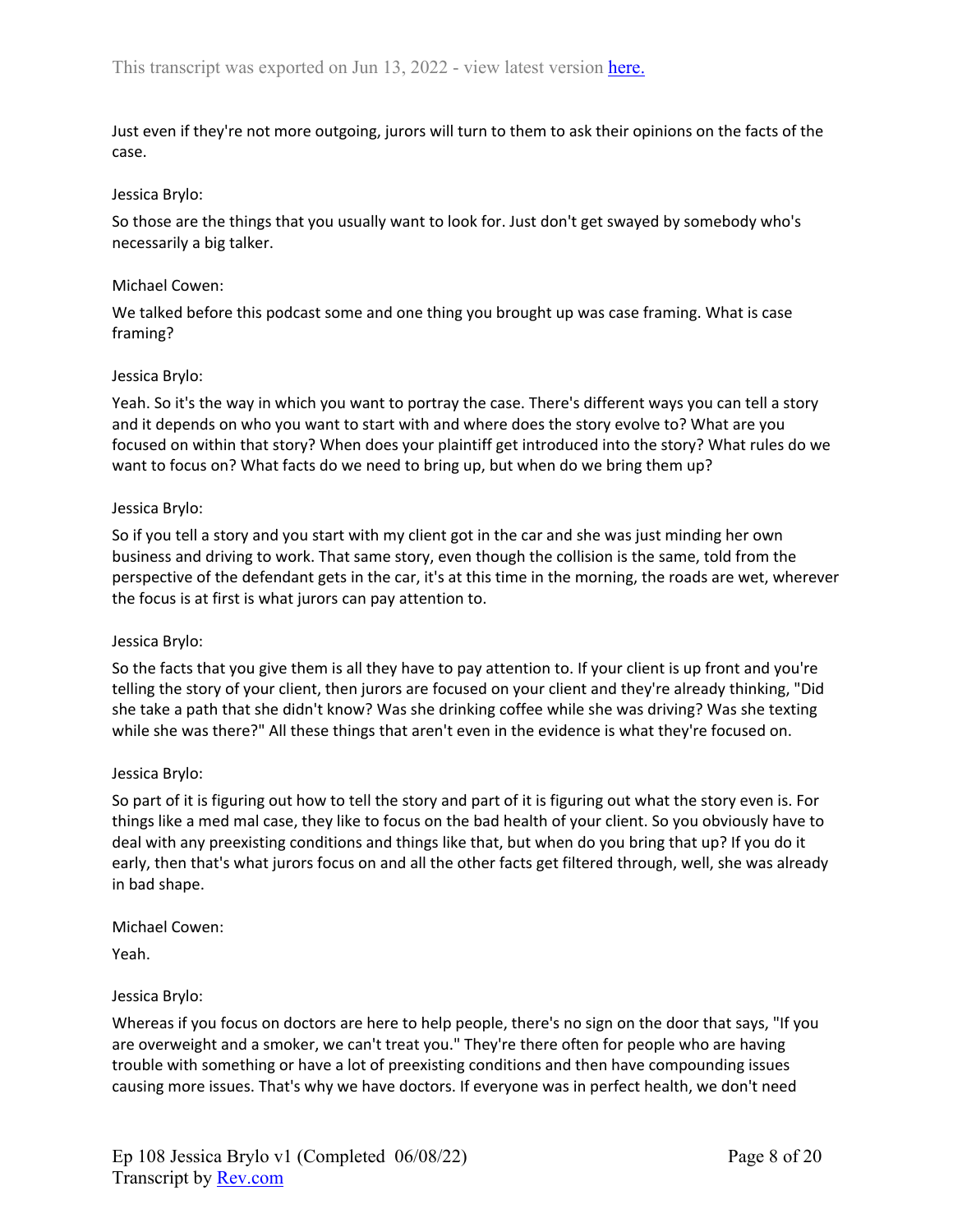them. So to frame it that way first and then say, "Okay, so she had all these other things and here's why that doesn't matter. Let me put those things into context for you."

## Jessica Brylo:

Same with a police misconduct case, right? They like to blame the criminal. The police had to do what they did because there was a criminal here and they're a bad person. Yes, but there are protocols in place because police act within normal society. If they are shooting at somebody through a car, there are pedestrians on the other side of that car. It doesn't matter that there's a criminal in there, they have certain rules that they follow because there is a criminal in there.

### Jessica Brylo:

So framing is just figuring out how to tell the most persuasive story, what facts you want to focus on, and what order you need to tell them in.

## Cowen Rodriguez Peacock promo:

Each year, the law firm of Cowen Rodriguez Peacock pays millions of dollars in co-counsel fees to attorneys nationwide on trucking and commercial vehicle cases. If you have an injury case involving death or catastrophic injuries and would like to partner with our firm, please contact us by calling 210- 941-1301 to discuss the case in detail and see where we can add value in a partnership.

### Announcer:

Now, back to the show.

### Michael Cowen:

You talked some about when your telling a story, don't focus on the plaintiff. Are you talking about the order or are you talking about more than that?

### Jessica Brylo:

Somewhat more than that. So the order definitely matters in terms of when you tell the story, but it used to be, maybe 20 something years ago at this point, before all the tort reform stuff hit you could go into the courtroom and say, "Here's my client. She was really injured. She's a really good person. Please compensate her for what she's gone through and what's been taken from her." That doesn't work as well anymore. It used to work okay. I'm sure it still would've been better to present it this other way, but it worked okay. But now you walk into a room where jurors are very skeptical of your claims. You're exaggerating everything you ask for. The client might be lying about their injuries. So even if you have a likable client, it's not helpful to focus the case on your client. If you have an unlikable client, you definitely don't want the case to be about your client.

### Jessica Brylo:

So the framing needs to be centered around what the defendant did wrong, and if possible, even what the whole industry is doing wrong. You want to get it as big as possible so that the danger and the problems that are created from this action is systemic. That way, jurors see themselves being targets of it at some point.

### Jessica Brylo: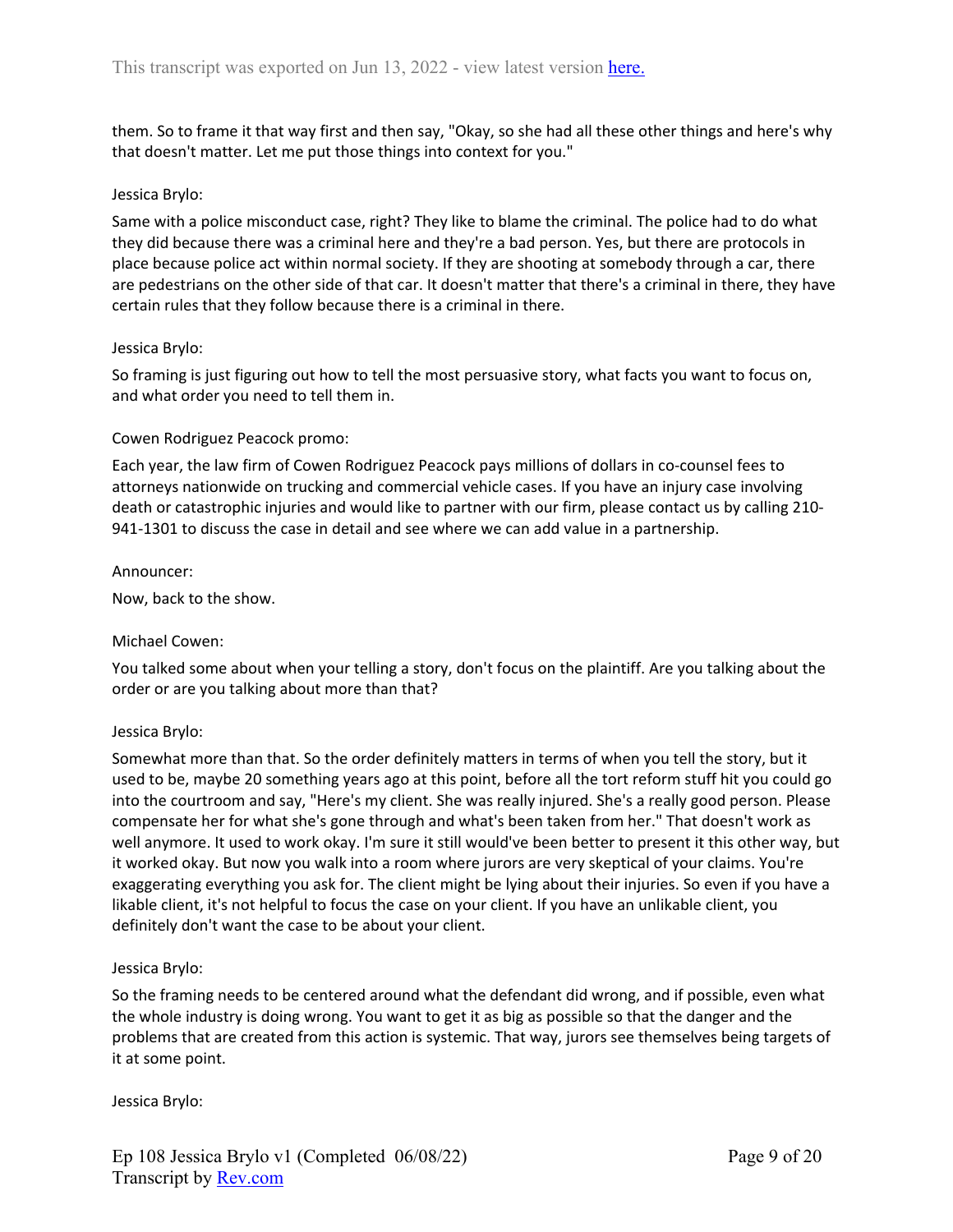So when you focus on that and your client is just one of many possible people who got injured by this, then jurors are a lot more likely to buy into it and give you a lot more money because they see that it applies to them. If it just applies to your client, then you need people who are very giving people. But everybody's going to give more when it protects them. Whether they're liberals or conservatives or giving people or not, if someone's coming at you with a gun, you're saving yourself before you save everybody else, right?

Michael Cowen:

Right.

# Jessica Brylo:

So the case is stronger when you can focus on other things rather than just your client.

## Michael Cowen:

Let's say you're in an ordinary car wreck case, some of our trucking cases, we're able to get into that. Because you have companies that are systematically putting drivers on the road for too many hours, looking the other way or even telling them how to fudge the electronic logs. You'll see them go to sleep in one city and suddenly they wake up supposed eight hours away with all the logging devices have been disconnected. But on a regular car wreck, we used to have the 75 year old lady that maybe shouldn't be driving anymore but she just hit the back of someone's car at a stop sign because she just didn't notice them or didn't hit the brake quick enough. Is there a way to make those cases about the jury?

### Jessica Brylo:

Yeah. So then you focus on the extent of what the injuries could have been. So if your client has disc issues from it, you don't want to vilify the 75 year old woman who's driving. It's not about her, it's about the fact that every time we get on the road, we are implicitly making a contract with other drivers on the road to be safe and to take care of each other while we're out there and do what we're supposed to do. So whether she meant to do it or not, obviously she didn't mean to do it, but nevertheless she's caused this harm.

### Jessica Brylo:

So the harm could have been, rather than just the injuries to your client, it could have been that she ran over a child. It could be that she hit a different pedestrian. So this isn't about punishing her, this is about the fact that this was something dangerous and we don't want to have community standards that this is okay. So it's hard to give up driving if you're older, but what's the alternative? Do we want to allow people to do this and then say, "Well, I'm sorry, it was a mistake and an accident." Well, what do we do with the people that are hurt?

### Jessica Brylo:

So you take a softer approach, but you have to show that the danger is more than just, oh, a fender bender, that this is really a problem.

# Michael Cowen:

One other thing that when we talked before to prepare for it is something that's one of my pet peeves. We'll be in litigation for two, three years sometimes, and the defense has come up with all these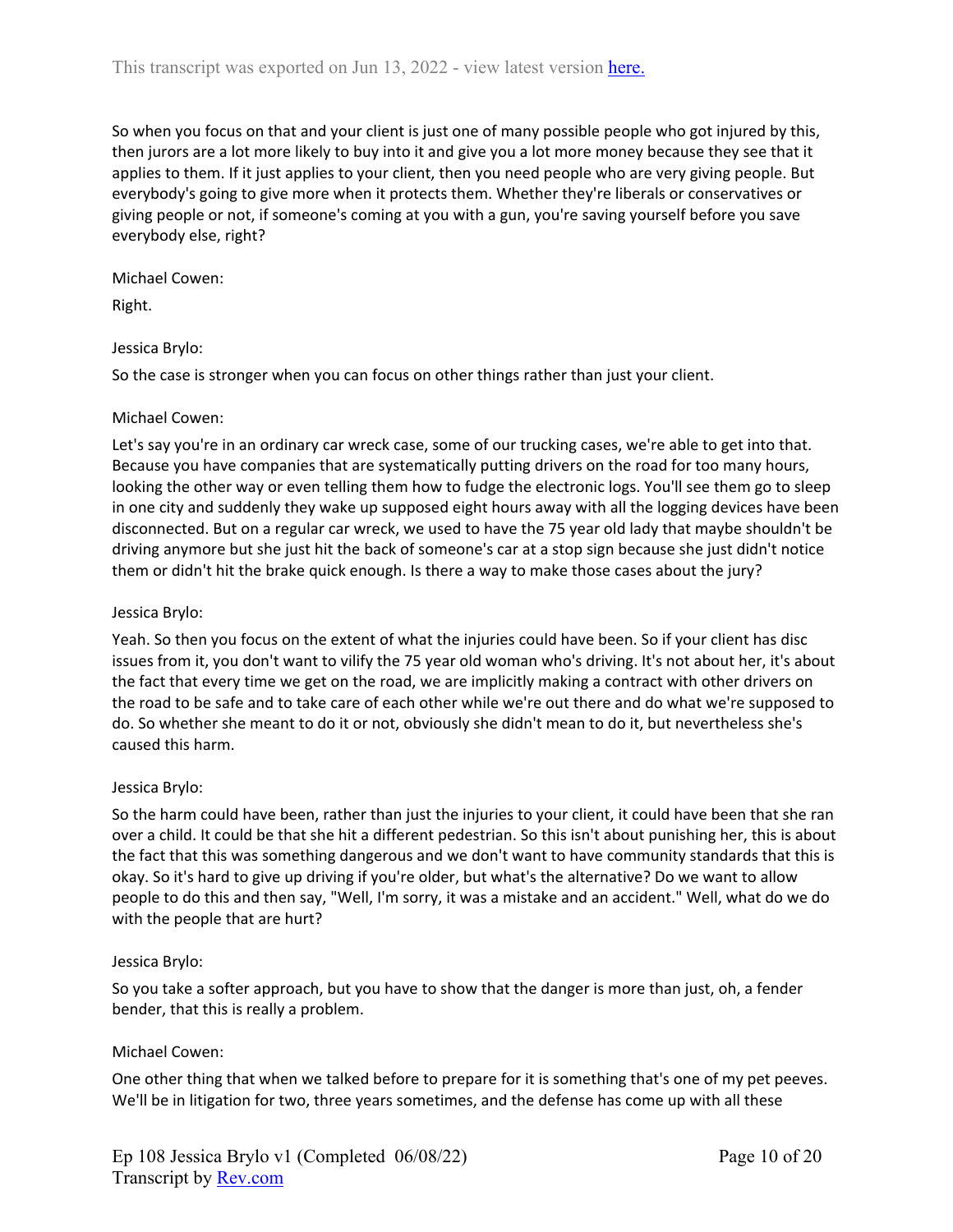ridiculous offensive, to us, defenses and theories, and then the lawyers that I've worked with, especially some of our co-counsels, they want to make the case about how bad the defendant is for coming up with these things and how their defenses are all wrong. I've always thought, no, we need to play in our field and not their field. I think I noticed you said we should focus on why our version of the facts are true, not playing the defendant's game. Why is that? Can you tell us a little more about that?

# Jessica Brylo:

So I think if it's outrageous and the jurors get to know a lot of the background information about how the defense has been stringing you along or lying about things, then I do think you can focus on it because then you're focusing on their lies, which means that anything they present is not trustworthy. So I think that's a different category.

## Jessica Brylo:

But in general, they want to throw everything up against the wall to see what sticks. So you can't spend your whole time batting down every single one of those things that comes at you. Then your whole case becomes defensive. So I think you have to focus on the actual facts of your case.

### Jessica Brylo:

So if you have a insurance bad faith case, for example, often they want to focus on what happened in the accident and who got hurt and why they got hurt and why the insurance got involved. But none of that is relevant. At the point that the insurance got involved, let's focus on whether they followed their policies and their procedures and whether they put the interest of their client above their own. That's where we need to focus.

### Jessica Brylo:

So we can talk about what happened in the wreck, and we need to talk about that, but let's not focus on that. Every time they bring it up, it's just a red herring. They're putting things out of context, and so let's always bring things back into context. This is what we're focused on. So you can't play a defensive game all the time. You need to focus on your best facts, focus on where you need the jurors to be. Don't ignore what they're saying, but keep reminding the jurors that, okay, let's address that point, and let's also remind you that it's irrelevant. They're playing games with you.

### Michael Cowen:

I think a lot has to do with the order of it. I mean, I think we need to tell our story first and then get into, by the way, they're coming up with these things and this is why they're ridiculous. Or this is why we looked at this and this is why you don't have to, why it doesn't get in the way.

### Jessica Brylo:

Yeah. Keith Mitnick, he's got to thing about in context versus out of context. So if you pick up any of Keith's stuff, it's phenomenal because he tells jurors early on, "You're going to hear a lot of things from the defense, but I'm going to put them in context for you. It's the same as taking a photograph and zooming in on one little thing. When you zoom back out and you can see what the actual whole picture is, it's very different. So this is what they're going to tell you, but I'm going to put all this in context for you." I think that's really helpful in those cases.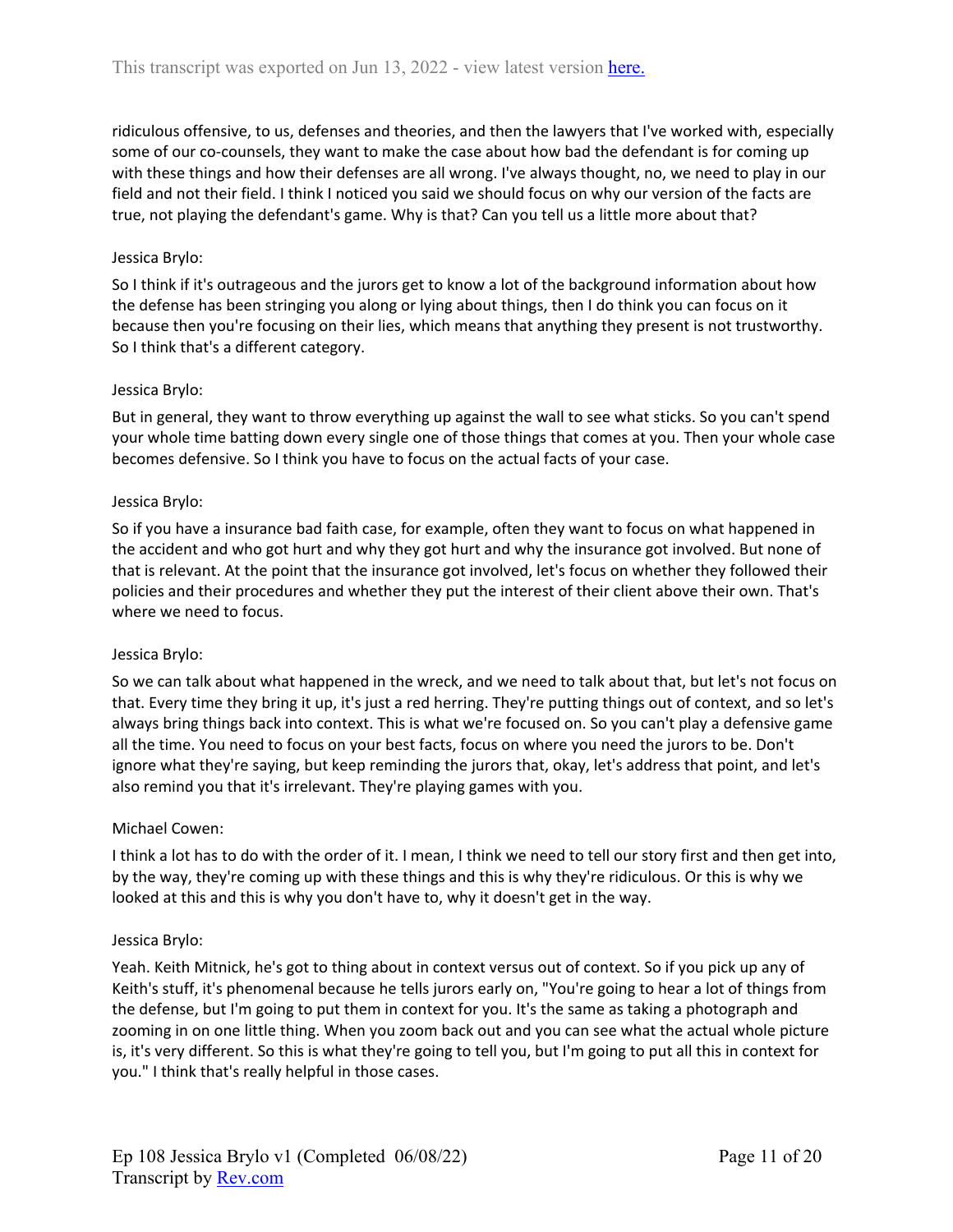# Michael Cowen:

Absolutely. Let's talk a little bit more about jury selection. I've heard so many. There's different kinds. I've heard exclusionary, tribe building, inclusionary, I've heard all these different things. What do you think the main purpose is of jury selection?

### Jessica Brylo:

Yeah, so people do, and all these are great trial attorneys who have different theories on it. So I'm not going to say any one of them is wrong, but I think different things work for different people. If you're Nick Raleigh, I think it works great to form a relationship with the jurors as your primary purpose. My primary purpose in general for people is to figure out who the jurors are that we want off. Secondary to that is both forming a connection with the jurors and pushing the themes of your case to the degree that it's reasonable and helps you to do so. I probably put the themes last in that. I think you need to really form a connection with the jurors and you need to find out who you need to get off.

### Michael Cowen:

So how do we find out who we need to get off?

#### Jessica Brylo:

Some of it is asking the right questions. Often I go into jury selection with attorneys and the questions that they're going to ask are not helpful. You have to have questions that will elicit honest answers, get people to open up, to really talk. You have to be good at listening. You have to be good at moderating a group. This person thought about that and who else agrees with that? Miss X, do you disagree with that in any way? Sort of get a discussion going. I think without that, you don't learn a whole lot.

### Jessica Brylo:

A lot of follow up. Tell me more about that. Explain to me your thinking on that.

### Jessica Brylo:

I think being really honest and upfront with the facts of your case. I think a lot of attorneys are really scared going into voir dire to really put their worst facts out there because they think that it will sort of taint the case. But when do you want it to come up? You can't have it come up for the first time in trial when you've already selected the jury. This is your time to talk about those things and get those people off and then have jurors left that are okay with those facts. So you have to just be really honest about it going in order to get honest and helpful answers from them.

### Michael Cowen:

The second purpose is, you said, forming a connection. What can we do to help form a connection with jurors?

### Jessica Brylo:

Yeah. Listening to them. Talking less. I see all the time attorneys will walk up there and as the jurors talking they're taking notes or they're turning around to walk back toward a podium. Somebody turns their back on you while you're talking, you know that they're not really paying attention to you and valuing what you're saying.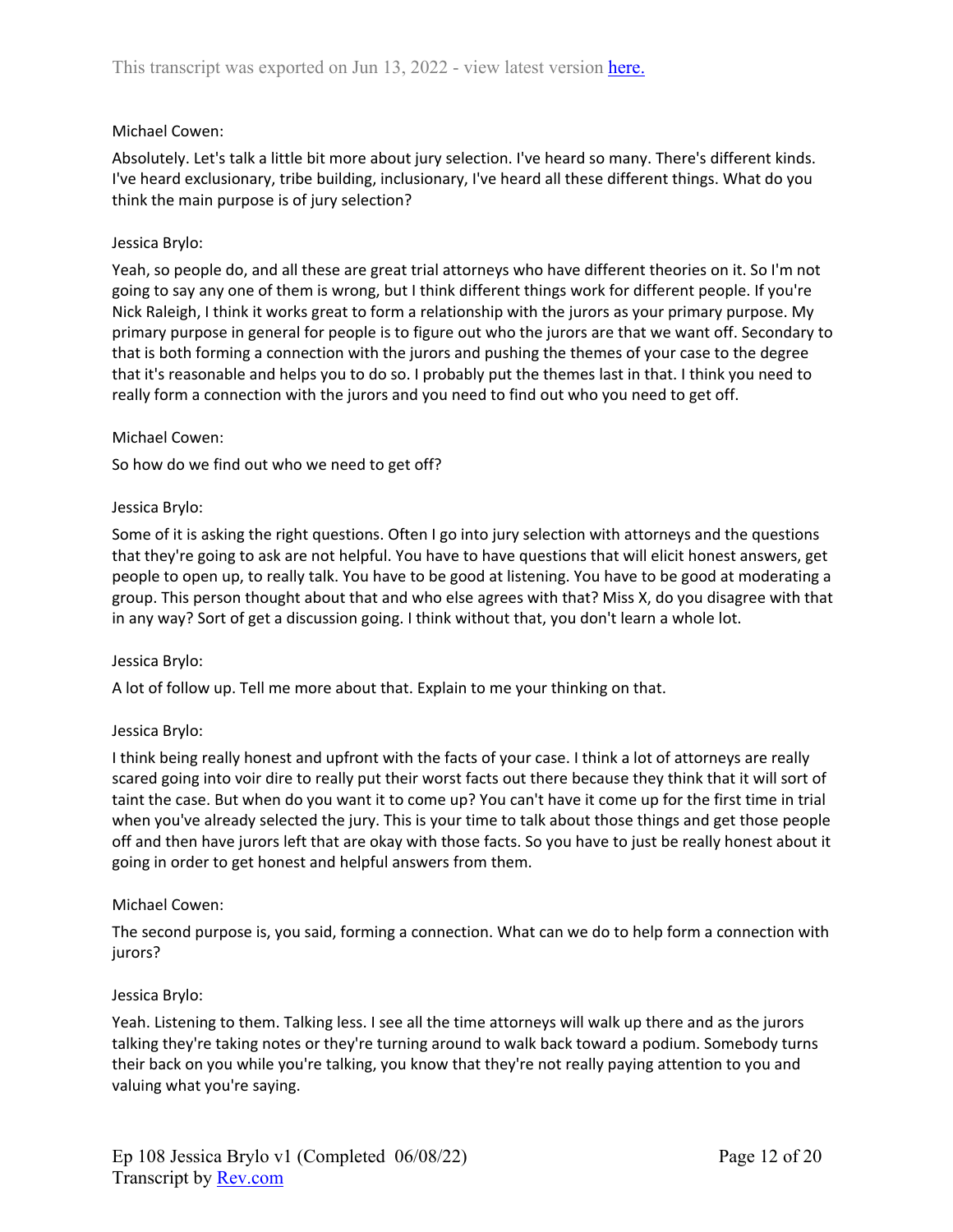# Jessica Brylo:

Thanking them for their bad responses, their responses that you don't like so much that we need to know. Respecting that they have those opinions. I really respect that you have that opinion. I appreciate that you've brought it forth and been so honest with me.

# Jessica Brylo:

Not treating them differently if you feel like they're a bad juror for you versus if they're a good juror for you. They're all people, they're all humans, they just might not be right for this particular case and they might need to be serving on a different case somewhere. They might be a great juror for you on a different case.

## Jessica Brylo:

So I think just being respectful of them and being conscious of how you're interacting and listening to them is what you need to do to form a connection.

## Michael Cowen:

What are some mistakes you see lawyers make when they're doing jury selection?

## Jessica Brylo:

So talking too much. Talking about themselves. I think often attorneys get up and they want to tell a story about themselves. They do it in the context of trying to be helpful. They're trying to say I'm going to set you up for this question by giving you my background on it, or they're trying to ingratiate themselves to somebody. "Oh, I was in the army too and I served."

### Jessica Brylo:

But jurors, they are watching their clocks. They miss their kids. They're wondering when they're going to get out. They're worried about their work. So they don't care about you right now. Every moment that you try to make it about you, they're just sort of angry that you're making the process take longer. So stick to what is helpful for the case and getting to know them and being conscious of that for them.

### Jessica Brylo:

Then I think a lot of attorneys will ask questions like, would you have a problem with this, or do you have a problem with that? I don't like asking if you have a problem with something. Because problem, it ends up feeling like you are saying something negative about the juror themselves, that they're being unreasonable that they would have this problem with something. It's just got this really negative connotation to it. So instead, say things like how many of you feel this, or would it be harder for you to do X, Y, or Z, to follow this law or to hear these facts and be neutral in the decision?

### Jessica Brylo:

So I think using words like neutral. A lot of people, trying to lock down cause challenges, can you be fair and unbiased, or do you feel like that's going to be hard? Well, every juror, even if they have biases, feel like they can put them aside and be fair and unbiased. So asking that actually hurts your cause challenge. You've got to go about a different way of are we starting out a little bit behind? Would I have to catch up in the race? Is this a really strong feeling for you that would be hard for you to set aside and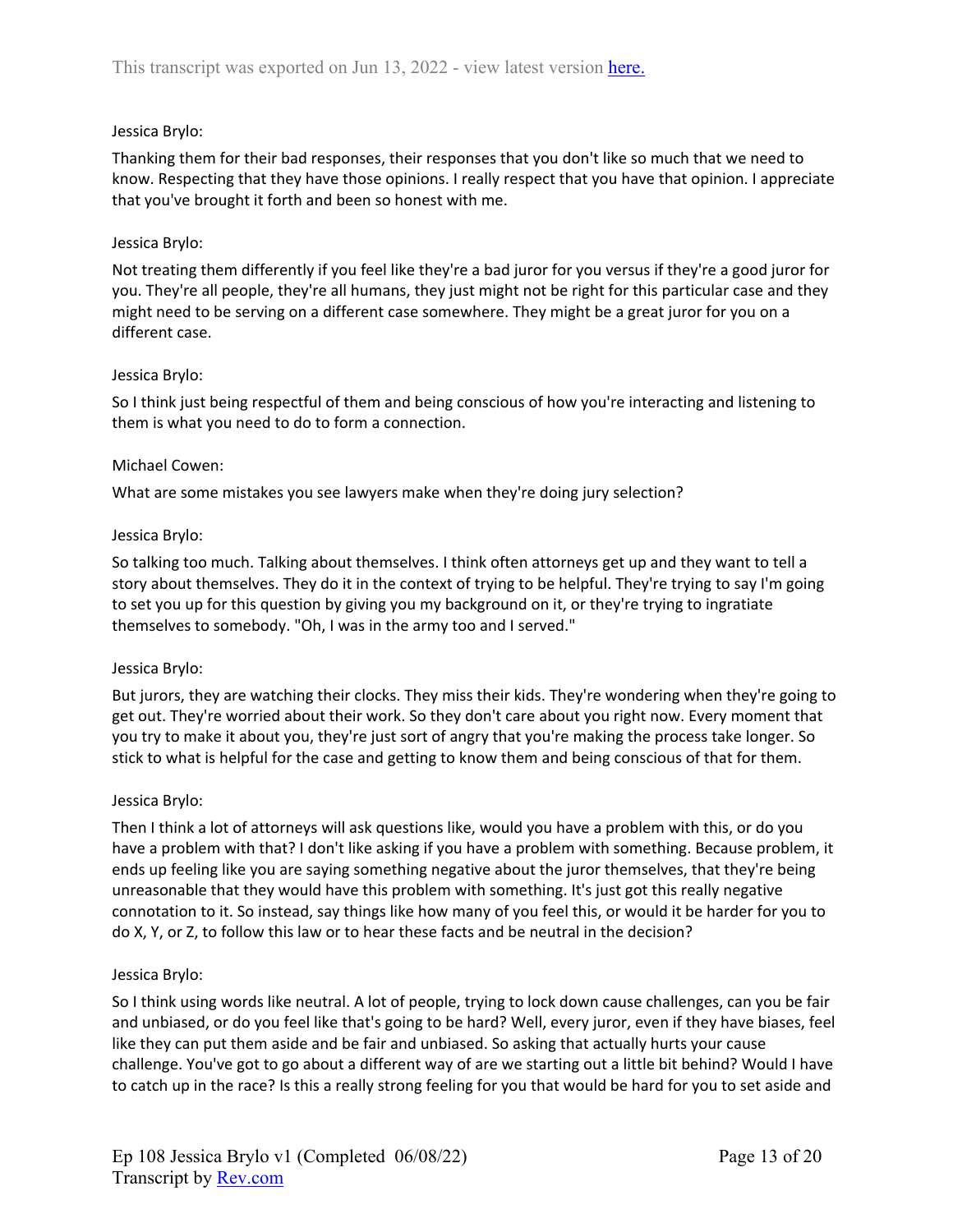therefore you wouldn't want to be in the position of my client if we had you as a juror and you were in my client's position?

Michael Cowen:

Yeah.

#### Jessica Brylo:

You have to get about it a different way. Because as soon as you say, "Well, you can't be fair." "Oh, no, I can be fair." So I think those are things that often attorneys do that they're trying to do the right thing, but it's just not the right phrasing and words to do it.

### Michael Cowen:

Yeah. I think the problem is I remember before I started law school, I was brought to dinner with a man, I had a very different outlook on life back then, with one of the founders of a group called Citizens Against Wall Street Abuse, one of the very first tort reform organizations. He thought he was being very fair and he didn't feel like he was biased at all. This is the way he saw the world. But I certainly wouldn't want them on a jury. Very pleasant man to have dinner with, but I would not want them on my jury.

#### Jessica Brylo:

Exactly. I mean, everyone thinks they're fair, right? I mean, we have this political divide in the country. Do you think one side thinks that they're unfair? I mean, of course not. Everyone thinks that they're doing what's right and what's fair. That's just what they believe.

### Michael Cowen:

Yeah, I think that's so important, too, to go in there with that mindset. Because I think I see too many people when they hear certain things, you could see the lawyer pushing the juror as an other, as an I don't like you, and I don't think you ever want to be on that side of that divide and have the jurors have to pick sides between you and the fellow juror.

### Michael Cowen:

I mean, I've had a lot of debate with other lawyers about this. People that want to talk about something in their jury selection trying to identify good or bad jurors, talking about something political, like Trump or COVID response. What's your thought on that?

#### Jessica Brylo:

I stay away from those. I mean, what you want to do is unify this group. You don't want people bickering. If you're the defense, you might want to do it to get people to be against each other. But you need a group of people who is going to respect each other and work together to get to either a unanimous verdict or a verdict that's at least three quarters or whatever the rule is in your state. So you don't want people starting out disliking each other based on things like that.

### Michael Cowen:

Another thing, you've done a lot of focus group work, but you actually wrote something on how to do focus groups yourself, isn't that right?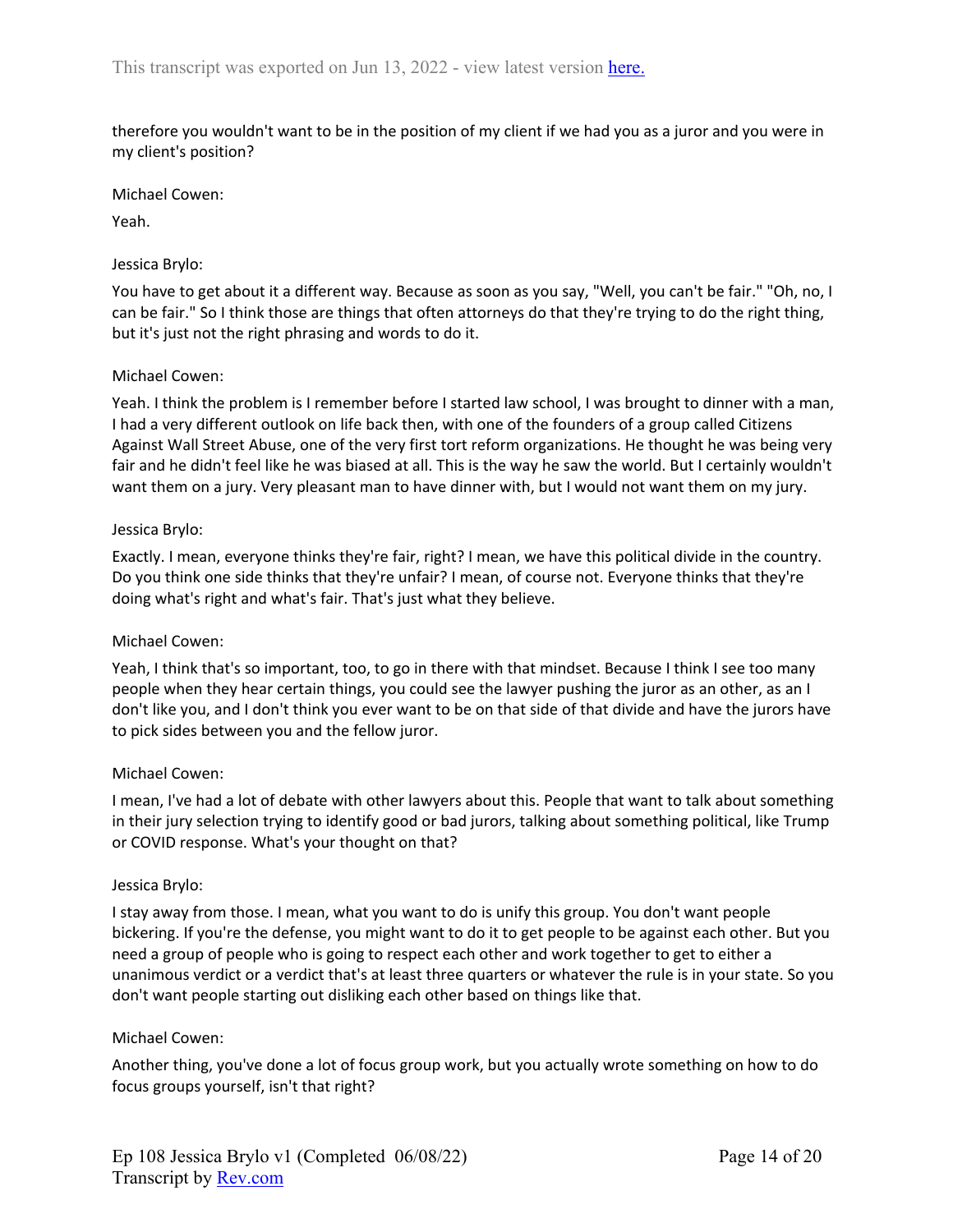# Jessica Brylo:

Correct. I have. It's a free ebook basically about how to do your own focus groups. I had a lot of people coming to me wanting help and they would say, "I ran some focus groups and can you help me with this?" Because a lot of people don't have the budget to hire a consultant to do that part of it. So they're trying to all do it themselves, which is wonderful, I think. The more attorneys do their own focus groups the better, but you have to do it in the right way. Otherwise, it ends up being misleading for you.

### Jessica Brylo:

So when I look at how they've been doing it or how the jurors were recruited or how they presented the evidence, then I have to say we can't really rely on this because it could be useful, but I don't know, it could be something that it's going to throw us way off track so I can't rely on that research. So I'm trying to get people to at least if they're going to do their own research to do it in a way that's not going to compromise the validity of the results.

### Jessica Brylo:

So I wrote this ebook as a good, quick read, and it's a reference guide for how to recruit, how to choose the type of focus group you want, how to write the scripts, things to watch out for to set yourself up for success.

### Michael Cowen:

If somebody wanted to get a copy of that book, how would they be able to go about doing that, and who is allowed to get a copy of that book, too?

### Jessica Brylo:

Yeah. So it's out in the market, so it could get to anybody, but I'm handing it out to plaintiff's attorneys. You can send me an email if you want to get a copy of it. You're free to share it on trial attorney listservs with other trial attorneys like that on the plaintiff's side. As long as you're sharing the whole book. I don't want segments out of it. Not for my own benefit, but it can be misleading if you don't have the whole book together.

### Jessica Brylo:

So you can email me. My email is jessica@trialdynamics.net.

### Michael Cowen:

That'll be in the show notes as well, jessica@trialdynamics.net. Just go hit her up with an email if you want to try to get a copy of it. I have it, it's very useful. We've been doing our own for quite a while. We also bring in, on bigger cases that can support it, we bring someone else in, because frankly you all are professionals for a reason and you've done it more than we have. It's hard.

Jessica Brylo:

Right.

Michael Cowen: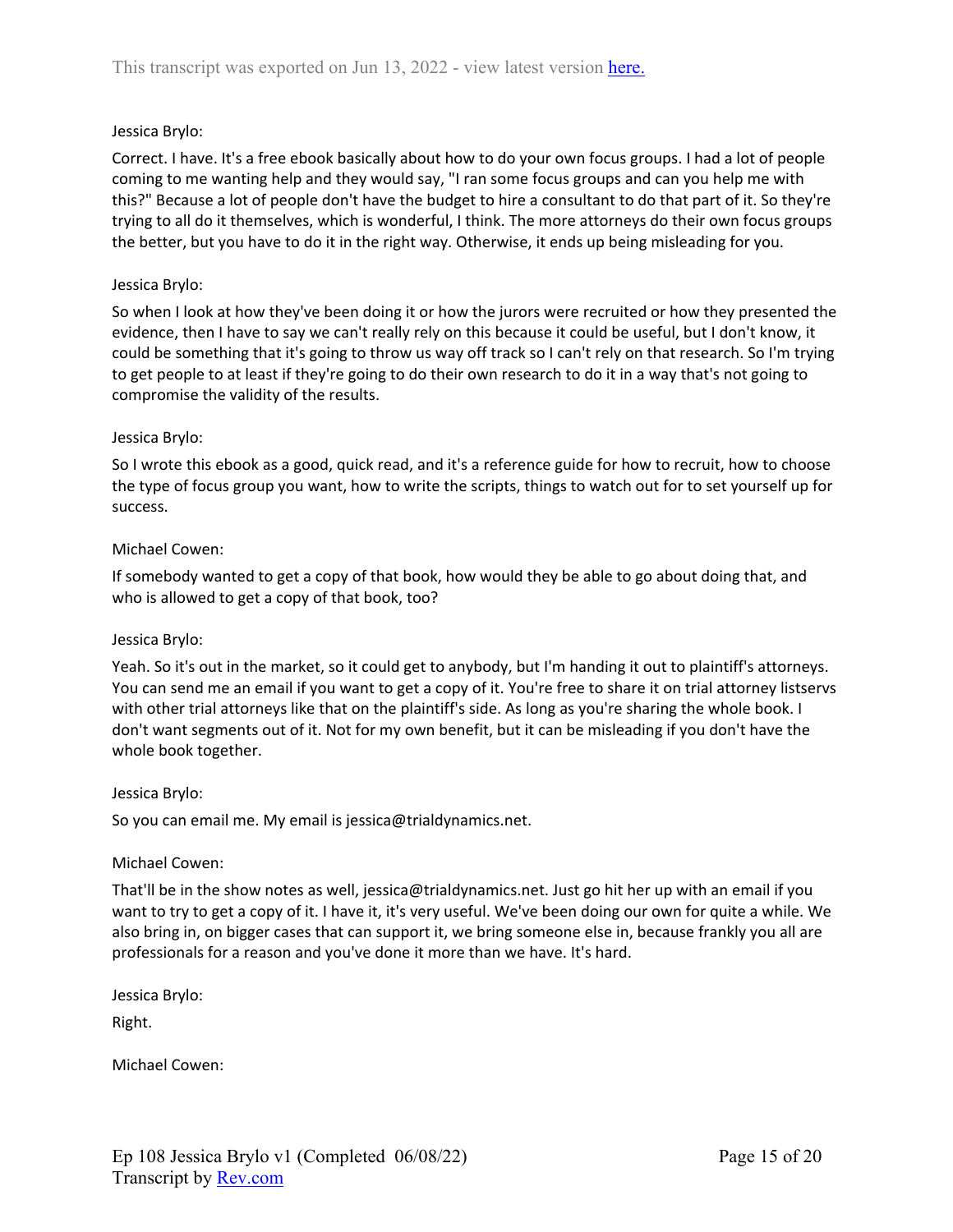It's hard to keep the neutral frame of mind when you're talking to somebody about your own case. Recruiting is hard and getting harder now that people don't answer their phones. It's harder to get people to respond to stuff. But for those that are trying to do it themselves or trying to decide whether I want to do it myself or get a consultant, what are some of the things that, let's start with recruiting, that you've seen where people get it wrong in the focus group recruiting?

# Jessica Brylo:

Yeah. Recruiting is hard. I mean, professional recruiters charge a decent amount per juror for a reason. I used to do my own recruiting and doing it right is not easy. You need to get a good cross section of the community. It needs to be in the trial venue. Or if you have a really small venue and you can't try it there, then a comparable venue to that.

## Jessica Brylo:

If you're calling up Robert Half Legal, that's not going to be representative of your jury pool. When Craigslist was big, which now it's not as active because of all the Facebook stuff, recruiting off of Craigslist got a lot of stay at home moms, college students. That's not your jury pool either.

### Jessica Brylo:

So doing recruiting right requires getting into a lot of different spaces to pull people from. Posting in church areas or coffee shops, posting on Facebook, buy-sell trade groups, and doing it in a way that your post doesn't get deleted, which sometimes it does. So it's tough, but you've got to get people that aren't just in one area or another. You have to get a good cross section of the community.

### Michael Cowen:

Yeah. One thing I like about Facebook is you can really target your ads. Maybe, if you pay and promote them to people in your county with the demographics. The only thing, I think it's not as good as it was just because there is starting to get aged. People my age, everyone uses Facebook. No one my son's age uses Facebook. He's 17. So I think with some of the younger jurors, Facebook, they don't want to be on Facebook because they don't want their mom and dad seeing all their stuff and bothering them.

### Jessica Brylo:

Yeah. Yeah, then you have to figure out TikTok and all this other stuff, which I'm definitely not up to speed on all of those.

### Michael Cowen:

I'm not either. I'm actually looking for somebody to help get me up to speed on that stuff. We're looking for a social media person at the firm just because I have to admit I'm an old white guy in my fifties and a man's got to know his limitations. Accurate thinking is very important.

Jessica Brylo:

Yeah.

### Michael Cowen:

So, yeah. So you need to get, like you said, a good representative sample demographically, geographically, the same types of attitudes and people you're going to actually get showing up for jury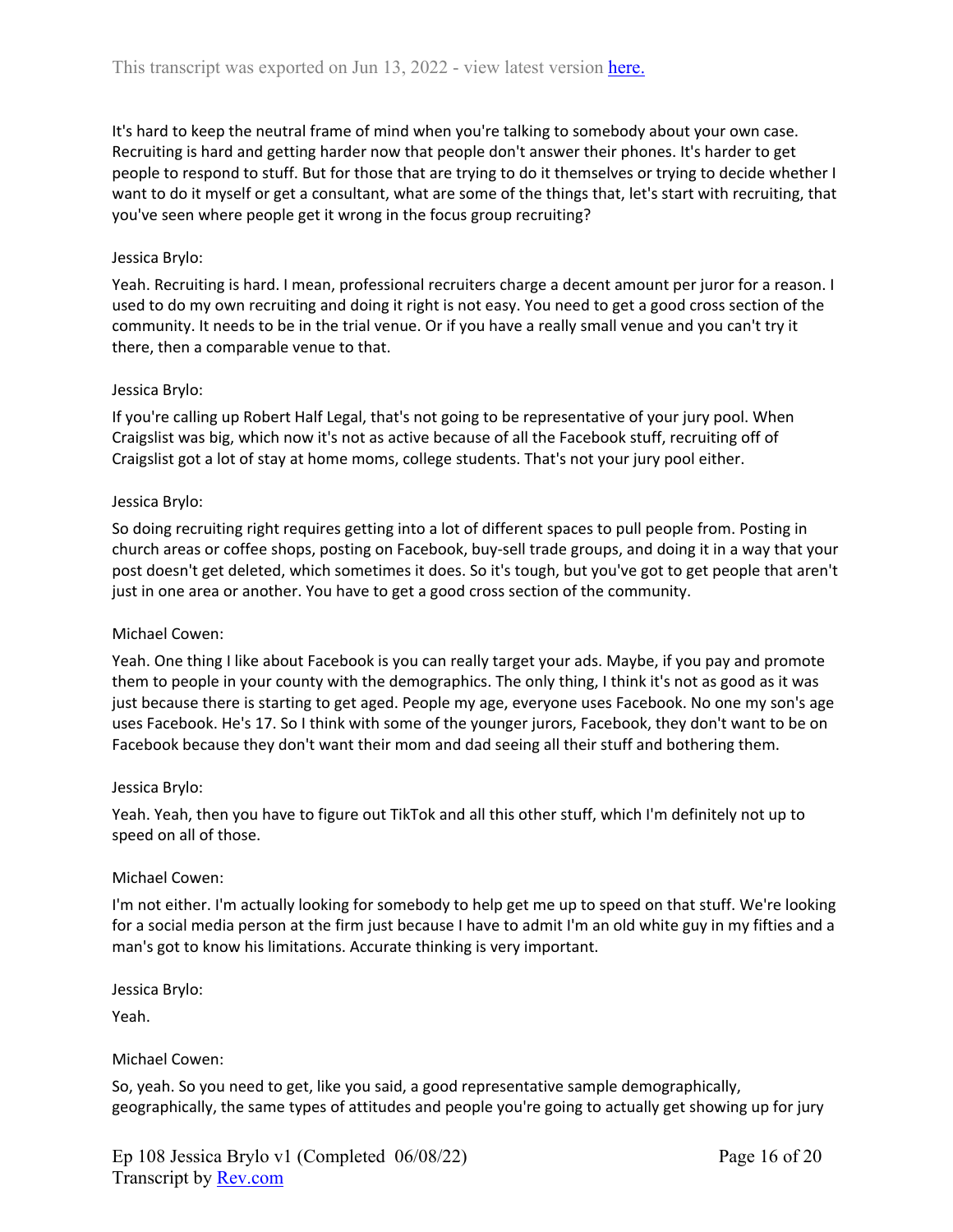duty. They used to, and now they've gotten more into jury privacy, we used to be able to just get the list of the people that had been called for jury duty in the three months before and then recruit whoever from that group that wasn't on a similar trial. But now most of the court clerks won't give up that info anymore. That made it easier.

### Jessica Brylo:

Yeah, those are super helpful if you can get them, but they're hard to get.

#### Michael Cowen:

How about actually doing the focus groups? What are some of the things that people do that skew the results?

### Jessica Brylo:

Yeah. Even through the recruiting and where they show up, you have to make sure that they don't know who you are, your name, your firm name. Because yours will Google that and then immediately they know which side is putting on the presentation and then they alter their views and what they'll tell you based on that.

#### Jessica Brylo:

Pushing your side stuff too much. You really want to lose the focus group and find all the bad facts, which is hard to do. Like you said, when it's your case and you're invested in it, it's hard to do that. But you really have to push the defense side harder than normal and tone yours down a little bit so that you can see what the problems are in the case.

#### Jessica Brylo:

The way you ask questions and follow up on questions can reveal some of that too. When we run full day mock trials where it's a deliberation group, jurors send in questions, and I have the attorneys write out the answers for me. I'm the one running the group, so I go in and give the answers. But often I have to talk with the attorneys because they'll write down the answer from their point of view, right? From the plaintiff's point of view. But we need to have the answer from the defense point of view too. You can't just go in and bat down every juror question with things that are helpful to you.

#### Jessica Brylo:

So it's little things like that you don't even think that you're doing that end up becoming a problem.

#### Michael Cowen:

So what do we do with this negative information we get? So we do a focus group, we find out the problems in our case, what do we do with them?

#### Jessica Brylo:

So there's a couple of different options. One is you look through the case information yourself, see what the jurors said, and then try to reframe it and retry it again and see if you get different results. Often attorneys want to go in and ask the jurors afterwards, "If I presented this fact instead of that, how would that have changed your viewpoint?" So you can ask people that, but because they're humans, they'll give you an answer. I mean, if you ask me a question, I'm going to give you an answer, but I don't know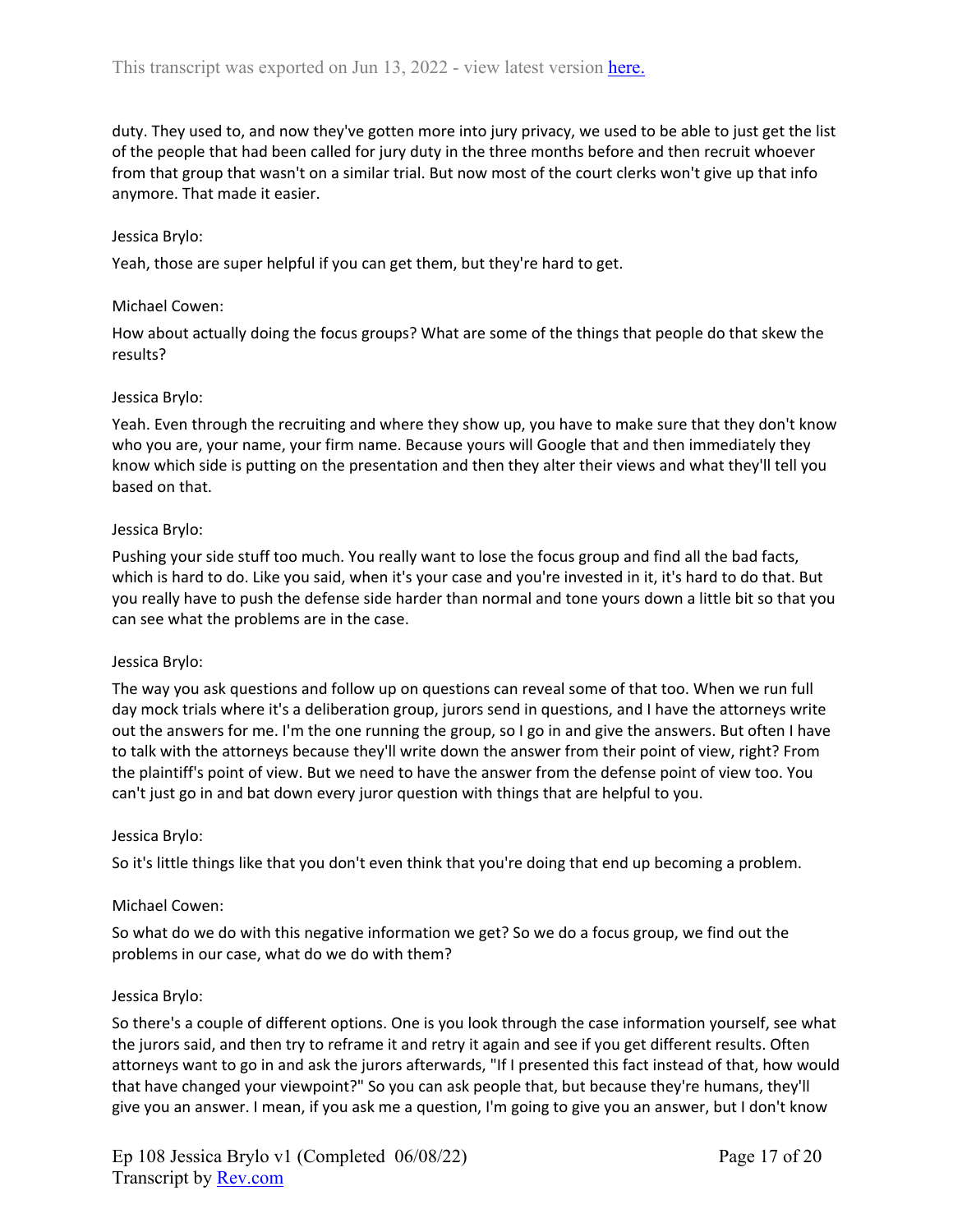what my actual answer would've been had you presented that fact in sequence when you actually did the presentation because that's how the framework of the case gets set.

## Jessica Brylo:

So if you change the order of the facts, you're changing the framing of the case, so people don't know how they would react if you change that framing. So you can't really rely on their answers for that. You really do have to retest it.

## Jessica Brylo:

So sometimes a good middle ground is for you to do the running of the focus group. Say, "Listen, I did it based on this book, which told me how to do it so that it's at least more reliable. Here's what my video is. Can you review the video for me?" Go to the consultant and say, "Can you review the video for me and tell me what you see in this and what you take out of it?"

### Jessica Brylo:

Because sometimes it takes a trained eye to see what are the jurors really saying, why are they actually getting stuck on things, and then how do we either reframe this for trial based off of that or what do we want to then test next in the next round of focus groups?

## Michael Cowen:

So besides focus groups, what are some of the things you do to help make attorneys better or to help us improve?

### Jessica Brylo:

Yeah. So I do a lot of drafting of opening statements. Opening statement development and strategy, how to frame the case, what order you want things to come out in, what words you're going to use for it. A lot of drafting of voir dire questions and strategizing for that. What do we need to ask about? How do we ask it? What order do we ask it in?

### Jessica Brylo:

Some of those also all bleed together with general case analysis and framing, right? Because all of that, when you're doing case framing, then it's like, okay, well, the way we frame that is through doing this in the opening statement or asking this question in voir dire. So all of those sort of bleed together for me.

### Jessica Brylo:

Then if you want me to come and help select the jury, I come to jury selection and help to do that as well. I do some witness prep work if that's needed. Then being sort of the sidebar, the background in terms of focus group work if you need the help on the back end.

### Michael Cowen:

Yeah. I do really encourage people, I mean you learn so much more about your case, partially from the wisdom of the consultant, partially from being forced to spend large amounts of uninterrupted time working on your case.

### Jessica Brylo: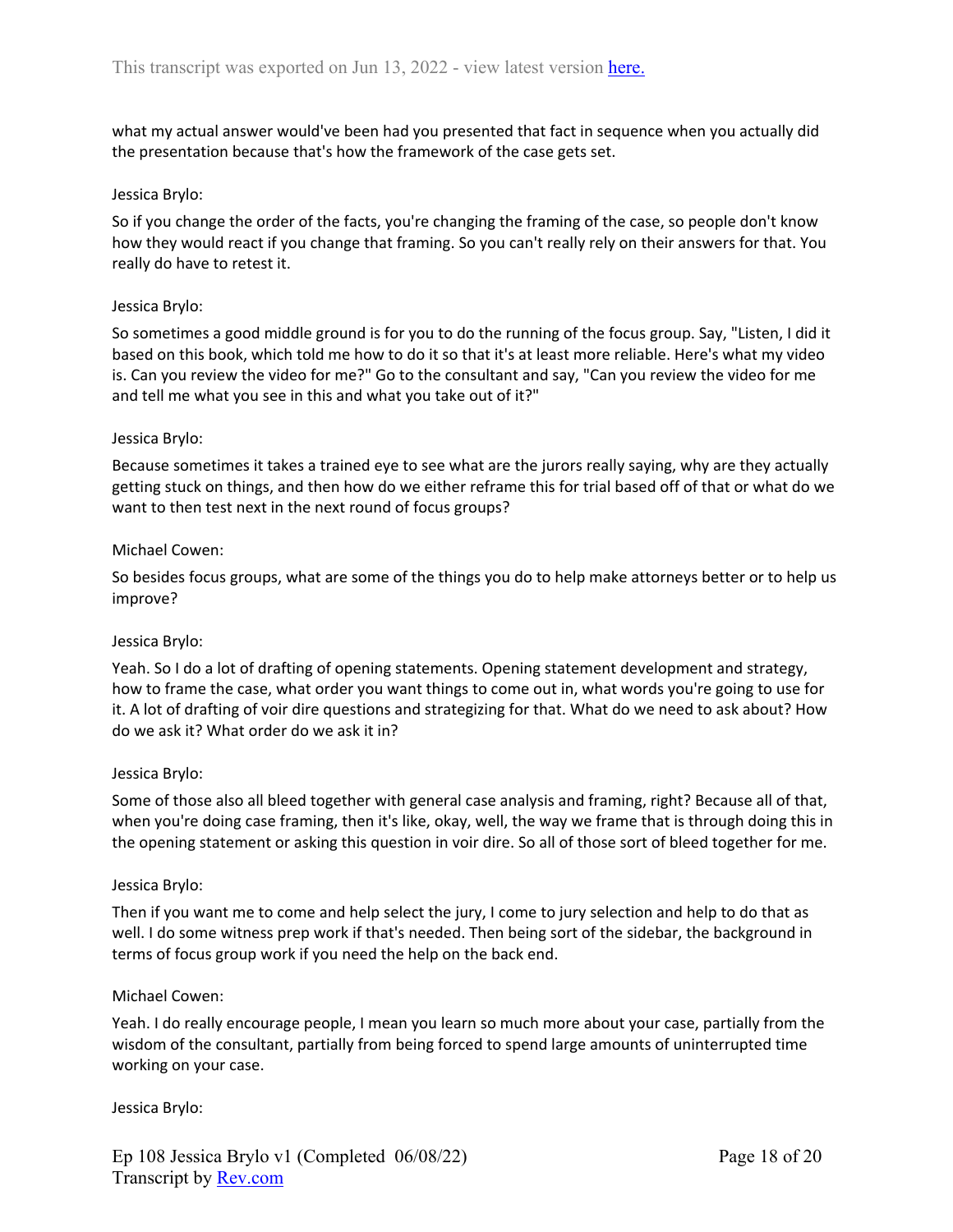Yes.

# Michael Cowen:

Respectfully, I mean, I said you guys add a lot of value and I'm a believer in always want learn from other people, always wanting to, especially on a big case, getting as much information as I can. But I also think that whenever I work with you or another consultant, it forces me to block off the time and to do these things early and to turn off the email and turn off the ringer on the phone so that I can just focus on that one case, and I think that's super important too.

Jessica Brylo:

Right. Correct.

# Michael Cowen:

So I know your email, you we've said before and it's in the show notes. You also have a website?

## Jessica Brylo:

I do. It's trialdynamics.net. T-R-I-A-L-D-Y-N-A-M-I-C-S.net.

## Michael Cowen:

I encourage everyone to go to Jessica's website and check it out.

## Michael Cowen:

Jessica, I look forward to working with you. We're working on finding the right case and I think it's going to be a lot of fun. Anyone else has a case out there and want to give her a shot or just want to learn how to do your own focus groups, send her an email and she'll be happy to send that to you.

# Michael Cowen:

Thank you so much for joining us on Trial Lawyer Nation. I know I've learned, hopefully all the listeners have too. I've enjoyed having you on and I hope you have a great day.

# Outro:

Thank you for joining us on Trial Lawyer Nation. I hope you enjoyed our show. If you'd like to receive updates, insider information and more from Trial Lawyer Nation, sign up for our mailing list at triallawyernation.com. You could also visit our episodes page on the website for show notes and direct links to any resources in this or any past episode. To help more attorneys find our podcast, please like share and subscribe to our podcast on any of our social media outlets. If you'd like access to exclusive plaintiff lawyer only content in live monthly discussions with me, send a request to join the Trial Lawyer Nation Insider Circle Facebook Group. Thanks again for tuning in. I look forward to having you with us next time on Trial Lawyer Nation.

# Cowen Rodriguez Peacock promo:

Each year, the law firm of Cowen Rodriguez Peacock pays millions of dollars in co-counsel fees to attorneys nationwide on trucking and commercial vehicle cases. If you have an injury case involving